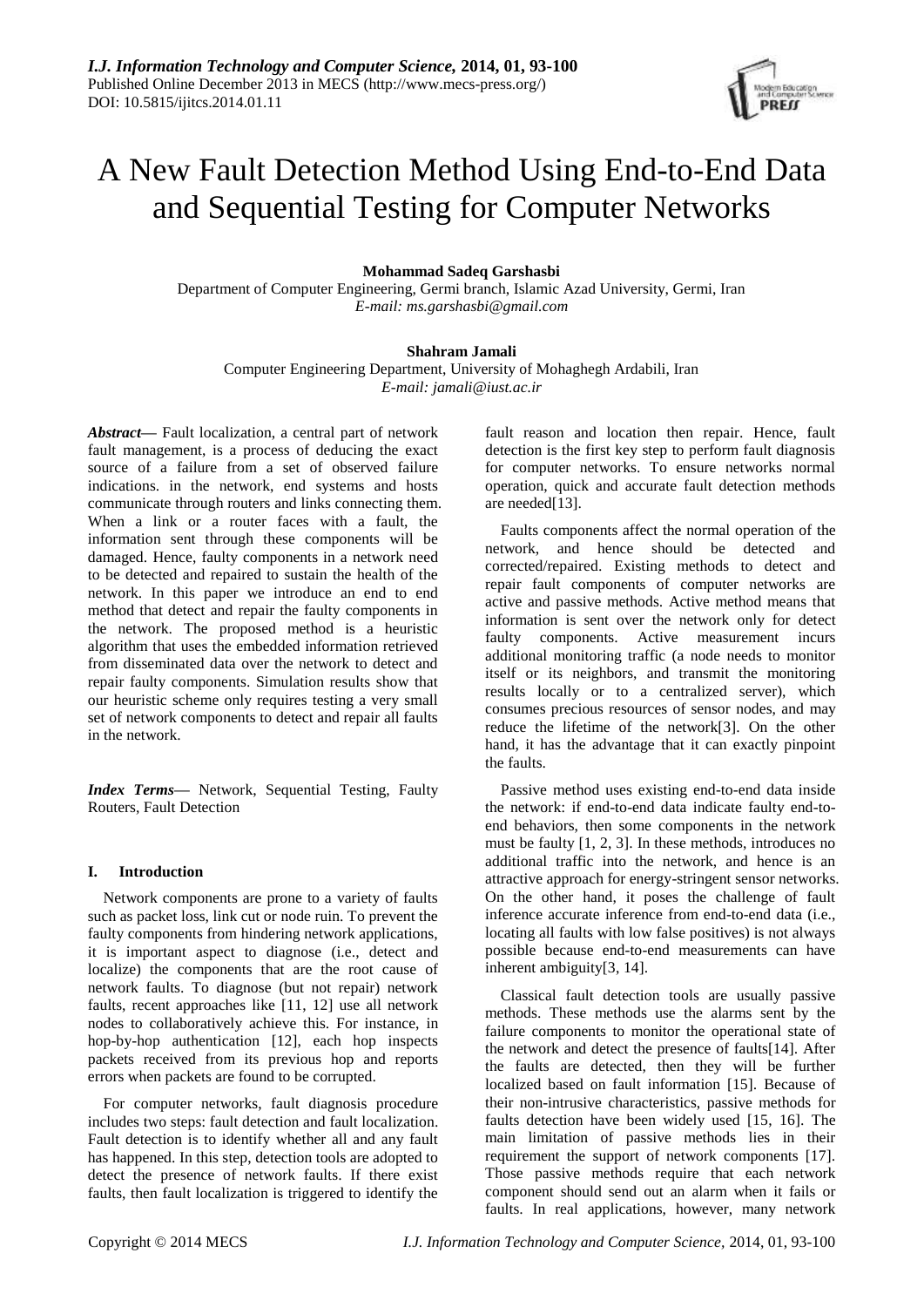devices have no such a function, and the alarms may also be interrupted or lost during transmission. Meanwhile, the complexity of modern networks (larg scal and etc) could make the relationships between fault alarms and real faults complicated, so that it is difficult to identify fault locations correctly [17, 18].

In recent years, active methods have received many attentions [19]. These methods detect network faults by sending data packets called probes into networks and inferring the health condition of networks according to the probing results [19, 20]. Thus, they have the advantages of little support from network components and capability to infer network performance quickly and accurately [21]. Active probing detection methods should consume network's bandwidth resources, so most researchers have focused on probe scheduling methods to minimize the bandwidth consuming [19-21]. Meanwhile, some other researchers also propose active probing techniques to solve network black holes problem and the all optical network fault diagnosis problem [19, 20].

Pervious studies on fault detection based on active probing focus on optimal algorithms that select a set of probes to test the whole network components [16, 17]. When the network is small or with simple topology, these methods can work efficiently; but as the network getting large and complex, these methods may be computationally infeasible [22], and will consume too much network bandwidth. To overcome this shortcoming of existing methods, Barford et al. [22] and Zhao et al. [23, 25] proposed some different strategies to monitor network operation. Barford et al. adopted a simple algorithm to select a set of probes to cover a part of the network each time, which could reduce the traffic overhead at each detection stage and cover all nodes after several rounds of detections. Zhao et al. scheduled path measurements in multiple rounds and monitored a part of the network links in each round. These two approaches provided a new way to fault detection in large scale networks[25].

Nevertheless, these two approaches require the complete information situation about networks, which means that the relationships between nodes and probes are supposed to be deterministic[25]. In real applications, however, the information about networks is not deterministic because networks can be interfered by many factors [24]. For example, the probe may be influenced by the environment noise. Thus, using complete information assumption to model networks is unsuitable for some cases[25].

We formulate a problem of optimal sequential testing guided by end-to-end data. This problem determines an optimal testing sequence of network components problem that minimizes the total testing cost[3]. it picks the first component to be tested based on the test result (i.e., it is faulty or not faulty) and the end-to-end data (passive measurements, which indicate potential faults), then it determines the next component to be tested. This

sequential testing continues until the detected faulty components have explained all end-to-end faulty behaviors. Since these detected faults may not have included all faults in the network. So we identify all faults by solving the optimal sequential testing problem in iterations. In an iteration, based on end-to-end data in this iteration, we solve the optimal sequential testing problem to identify a set of faulty components. We then repair all the identified faulty components and start the next iteration. The iteration repeats until all end-to-end behaviors are normal. At this time, all faulty components have been detected and repaired.

In this paper, we proposed a novel passive method to detect faulty components so then repair. According to this method, bad paths detected based on end-to-end behavior and then theses information used to detect faulty routers and faulty links. It considers all the routers one by one and then tests them from point of view faulty behavior. If a router is marked as a faulty router, it will be repaired. The iteration repeats until all end-to-end behaviors are normal. At this time, all faulty components have been detected and repaired. The aim is to minimize the total testing cost over all the links and nodes of the network. We have compared the proposed method with the basic method proposed in reference [3].

Simulation results show that our heuristic scheme only requires testing a very small set of network components to detect and repair all faults in the network. These results demonstrate the benefits of our approach. Our approach also outperforms two approaches [3] that identify and repair all faults in a network.

This study is divided into the following sections. In section 2 an overview of the problem is given along with brief description of the solution methodology. Section 3 provides a detailed proposed method. The results are analyzed in section 4 and section 5 presents the concluding results.

# **II. Problem Definition**

Consider a network where sent and receive data from clients to a server [3]. We assume the amount of end-to-end data can be used to detect faults in the network:

- Insufficient amount of data indicates faults.
- Sufficient amount of data indicates that the network is operating normally.

The status of a component (i.e., whether faulty or not) can be tested through active measurements, e.g., by monitoring the component locally, or looking into the internal states of relevant components. This test incurs a testing cost, which accounts for personnel wages when human is involved, or network bandwidths used to transfer the monitoring results to the server[4][6].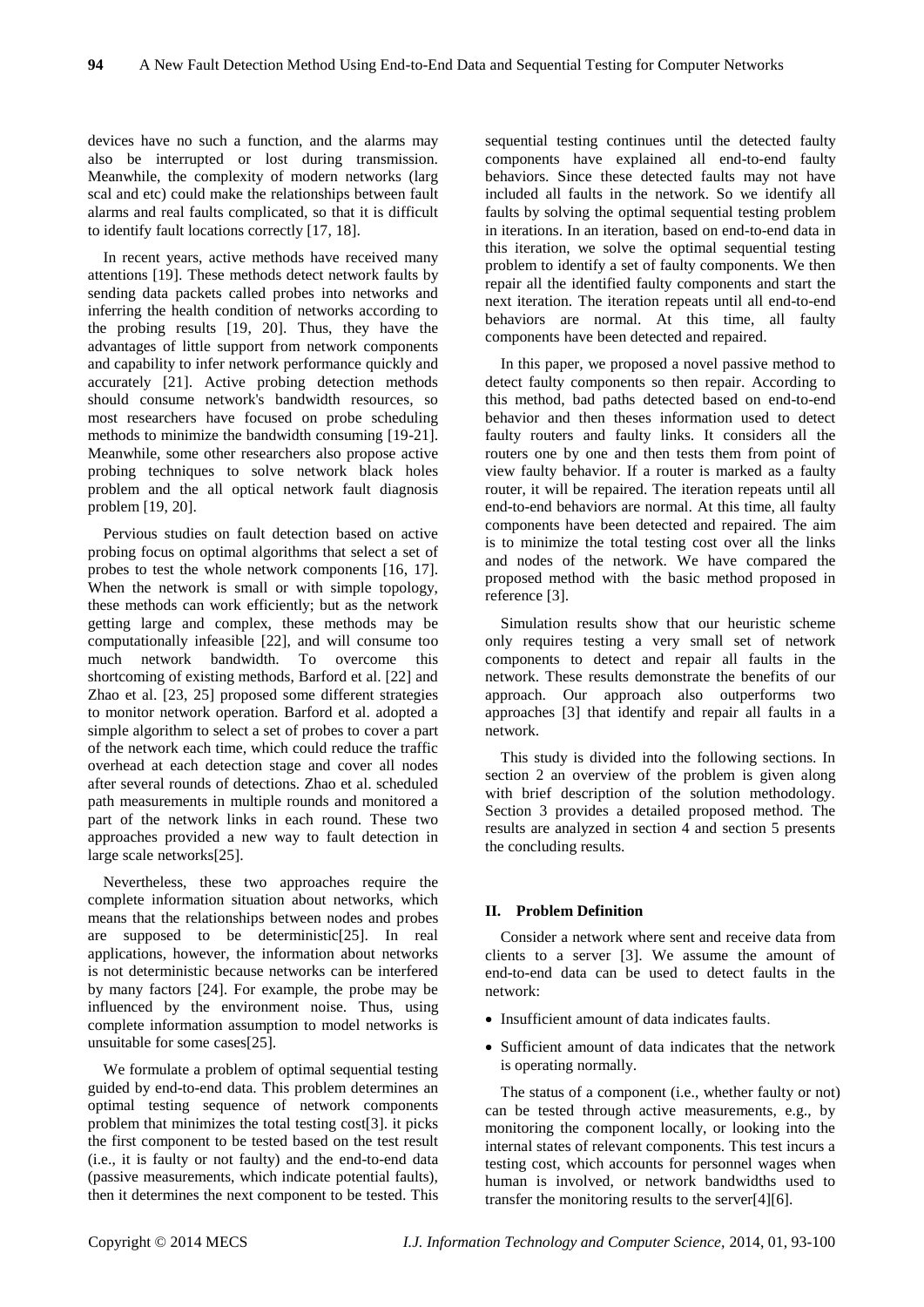A fault in a network can be of various forms: fault links and fault routers (nodes).

In particular, our goal is to detect and repair fault routers that are used in routing. These faults can have several causes. (e.g., hardware faults, program bugs and etc.)[3]. We determine whether a router is fault or not based on its average loss rate or reception rate (defined as one minus the average loss rate). Router *r* is fault or bad if its average reception rate lies below a threshold, *tr* . Otherwise, *r* is not fault or good. We assume the threshold, *tr* , can clearly separate good and bad routers, i.e., good routers have reception rates much larger than *tr* while bad routers have reception rates much lower than  $t_r$ . Furthermore, if a router (node) is good (or bad) on one path, then it is good (or bad) on all paths that use the router[3, 7].

Consider two settings of the problem:

- 1. We know complete path information, i.e., we know the path used by a client at any point of time.
- 2. We only know probabilistic path information, i.e., we only know the set of paths that are used by a client and the probability using each path. Here consider we only know probabilistic path information.

When only knowing probabilistic path information, we define client-server reception rate as the probability that a packet is sent/receive from a client to the server successfully. It can be estimated from end-to-end data: when *n* packets are sent/receive from a client to the server, and *m* packets arrive successfully, it is estimated as *m/n*[8]. We again assume that there exists a threshold so that at least one router used by a client-server pair is faulty if and only if the client-server reception rate is below this threshold. Again, we say a client-server pair (or simply a pair) is faulty or bad if its reception rate is below the threshold; otherwise, it is not faulty or good.

The above assumptions imply that all the routers on a good path/pair are good, and a bad path/pair contains at least one bad router[3, 9, 10]. Therefore, the potential bad routers are the ones that are used by bad paths/pairs, excluding those used by good paths/pairs.

For example, table 1 shows the routers that are used by clients for transmit information, there are client=3, server=1 and router=3.

Table 1 shown that the client 1 used from router 1,2 and 3 for transmit information to the server and client 2 used only from router 2 for transmit information to the server and client 3 used from router 1 and 2 for transmit information to server. For example, if router1 is faulty then faulty paths are *Path 1* and *Path 3* (shown table 2).

If router 2 is faulty then faulty paths are *Path 1, Path 2* and *Path 3* (shown table 3). If router 3 is faulty then faulty path is *Path 1* (shown table 4). If both router 1 and router 2 are faulty then faulty paths will *Path 1*,*Path 2* and *Path 3* (shown table 5).

For example, we assume that router 1 and router 3 are faulty. So faulty paths are *Path 1* and *Path 3*. First, we detect that router 1 is faulty using the proposed method (Described in section III) and we repair this router, so faulty path is only *Path 1* then will be test and detect router 3 is faulty using the proposed method and we repair router 1.

Aim is detect faulty routers with minimum test cost. So this problem is NP-Complete. In this paper, we introduce a method for minimizing the test cost. Our approach can run in iterations until all faulty routers are detected and repaired. our approach requires a similar or lower number of iterations and a much lower testing cost.

Table 1: routers that are used by clients for transmit information

| Client 1 | Router 1            | Router3             | Router <sub>2</sub> |  |
|----------|---------------------|---------------------|---------------------|--|
| Client 2 | Router <sub>2</sub> |                     |                     |  |
| Client 3 | Router 1            | Router <sub>2</sub> |                     |  |

Table 2: Faulty paths when router1 is faulty

| Path   | Router | Router 3            | Router <sub>2</sub>      |
|--------|--------|---------------------|--------------------------|
| Path 3 | Router | Router <sub>2</sub> | $\overline{\phantom{a}}$ |

Table 3: Faulty paths when router2 is faulty

| Path 1 | Router 1 | Router3             | Router <sub>2</sub> |
|--------|----------|---------------------|---------------------|
| Path 2 | Router 2 | ۰                   |                     |
| Path 3 | Router 1 | Router <sub>2</sub> |                     |

Table 4: Faulty path when router3 is faulty

| Path | witer<br>. | ter3 | 'Ar'<br>. |
|------|------------|------|-----------|
|      |            |      |           |

Table 5: Faulty paths when router1 and router2 are faulty

| Path 1 | Router 1 | Router3             | Router <sub>2</sub> |
|--------|----------|---------------------|---------------------|
| Path 2 | Router 2 |                     | ۰                   |
| Path 3 | Router 1 | Router <sub>2</sub> | -                   |

#### **III. The proposed Method**

In this section, we develop a heuristic algorithm to solve the problem. The algorithm chooses a sequence of routers for test. In each step a router is selected for the test, if the router is good then next router selected for the test else if router is bad then repair router and the topology and bad paths re-configuration. We next describe the proposed method in detail. We aim is reduce test cost.

# **3.1 Difference between Good Paths and Bad Paths**

First step our method is identify difference between good paths and bad paths, we find the difference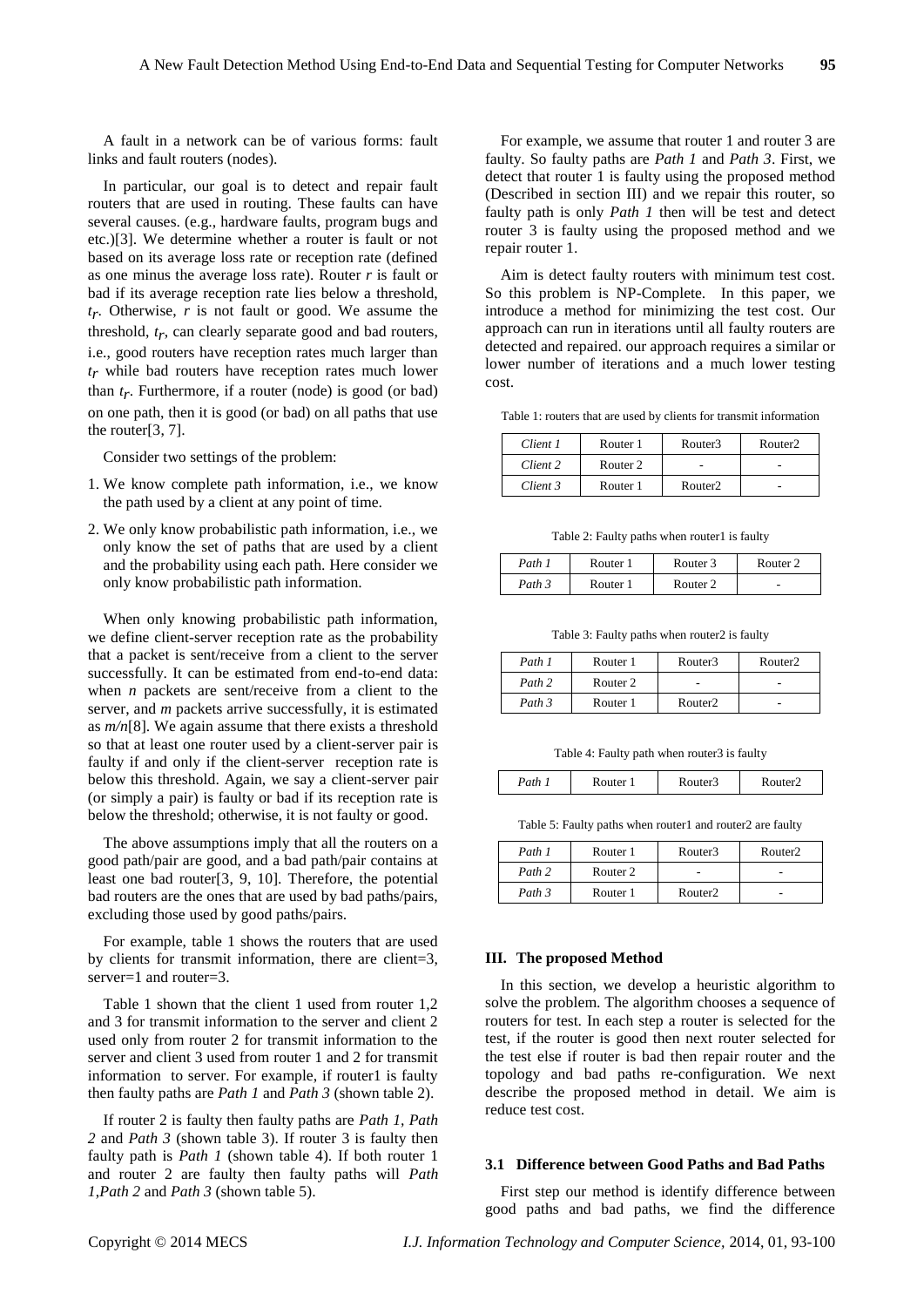between good paths and bad paths, the difference is based on routers used at each path.

For example if we assume that router 1 and router 3 are faulty base on table 6. So bad paths are *Path 1* and *Path 3* (shown table 7). Good path is *Path 2* when router 1 and router 3 are faulty base on table 6 (shown table 8). Therefore, table 9 shown difference between good paths and bad paths. In fact, we are every one of the good paths minus with bad paths.

| Table 6: Routers used at different paths |  |  |  |
|------------------------------------------|--|--|--|
|------------------------------------------|--|--|--|

| Path 1 | Router1  | Router 2 | Router 3 | Router 5 |
|--------|----------|----------|----------|----------|
| Path 2 | Router 2 | Router 4 |          |          |
| Path 3 | Router 1 | Router 2 | Router 3 |          |

Table 7: Faulty paths when router1 and router3 are faulty base on table 6

| Path 1 | Router1  | Router 2 | Router 3 | Router 5 |
|--------|----------|----------|----------|----------|
| Path 3 | Router 1 | Router 2 | Router 3 | . .      |

Table 8: Good path when router1 and router3 are faulty base on table 6

| $\sim$ $\sim$ $\sim$ $\sim$<br>.<br>. |
|---------------------------------------|
|---------------------------------------|

Table 9: difference between good paths and bad paths

| Path1 - Path2 | Router 1 | Router 3 | Router 5 |
|---------------|----------|----------|----------|
| Path3 - Path2 | Router 1 | Router 3 |          |

|  |  |  | Table 10: An example For greedy algorithm desription paths |  |  |
|--|--|--|------------------------------------------------------------|--|--|
|  |  |  |                                                            |  |  |

| Path1             | Router <sub>2</sub> | Router1 |                    |
|-------------------|---------------------|---------|--------------------|
| Path <sub>2</sub> | Router3             | Router1 |                    |
| Path <sub>3</sub> | Router4             | Router1 | Rouer <sub>5</sub> |

#### **3.2 Select the router for the test**

In this step (second step), algorithm pick the router for test in difference table (difference table between good paths and bad paths) based on the following equation:

$$
H = (N_k \times P_k) / C_k \tag{1}
$$

Algorithm picks the router with the highest *H*, *Nk* is the number of paths that use Router  $R_k$ . Intuitively, it favors links with high values of  $N_k \times P_k$ . Furthermore, it favors links that are used by more paths. This is because, intuitively, knowing the status of such routers may provide more information.  $C_k$  is the cost for testing router  $R_k$ .  $P_k$  is the probability that a router  $R_k$  is faulty.

We use an example to illustrate this scheme. The paths are shown in table 6, where three client send/receive data to a server via the paths are shown in table 6. There is five routers, *R1,..., R5*. We assume that routers *R1* and *R3* are bad. The cost for testing a router is 1 unit. The probability that a router is faulty is  $p = 0.1$ .

We assume that we only know probabilistic path information. In this case, end-to-end data indicate that *Path 1* and *Path 3* are faulty. We consider two clientserver pairs, all identified as bad from end-to-end data. Therefore difference between good paths and bad paths shown in table 9. Since *R1* and *R3* are more used in difference table between good paths and bad paths, we will test link *R1* or *R3* first and find it is Faulty. Next it is repaired[3, 4, 7]. We assume *R1* detected and repaired.

In the next iteration, compute difference table between good paths and bad paths again and detect *Path 3* is faulty. In this iteration detect the *R3* is faulty and repaired. To summarize, for this example, the proposed algorithm uses two tests to identify all faulty links.

Steps of our method are:

- a) compute difference table between good paths and bad paths.
- b) pick the router for test in difference table based on the (1) equation.
- c) Test
- d) Repair



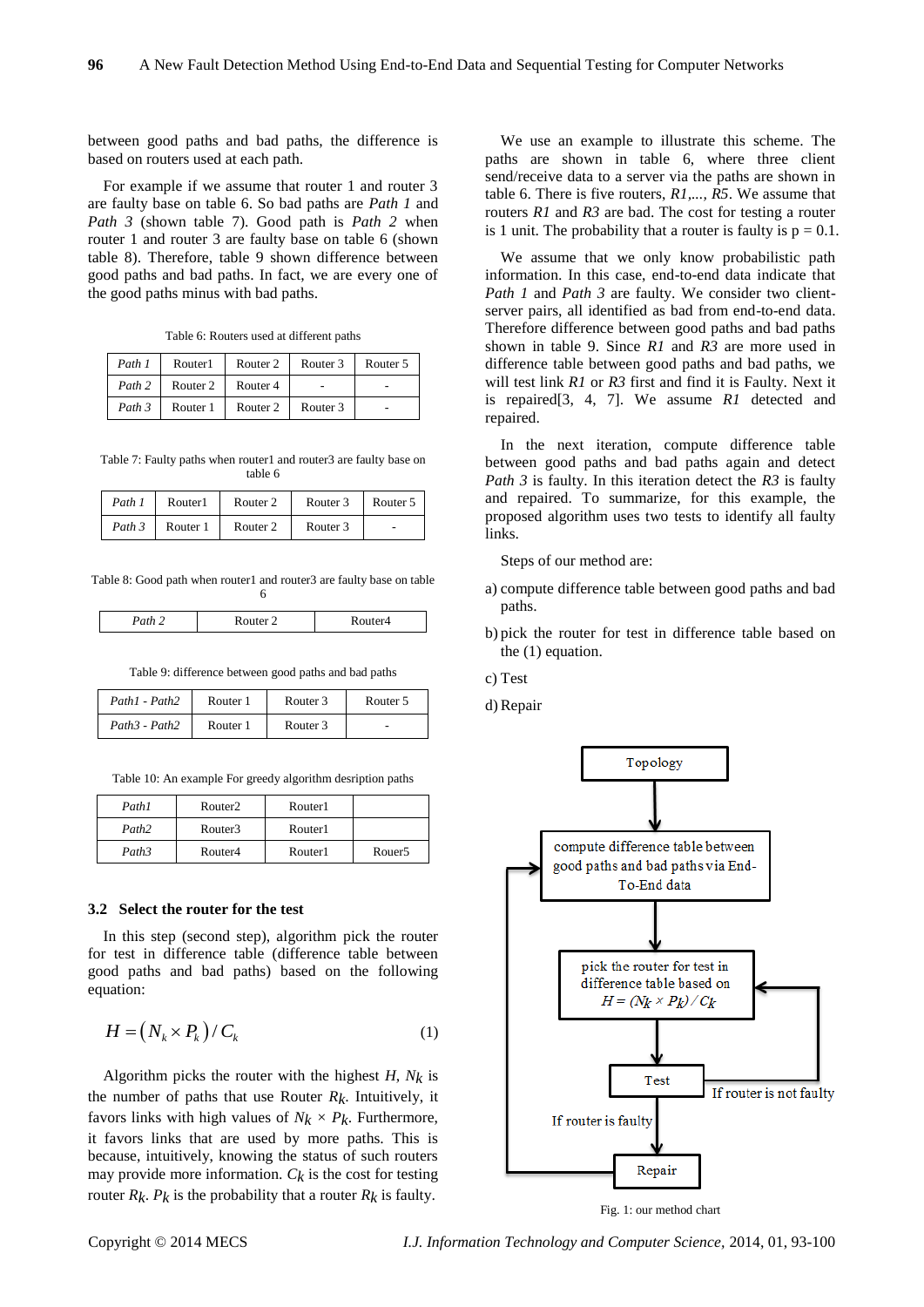Steps run until difference table between good paths and bad paths is none (difference table  $= 0$ ).

#### **IV. Performance Evaluation**

This section, We evaluate the performance of our heuristic algorithm whit greedy algorithm that the propose in [3] in a network. We used MATLAB for simulations. In the following, we describe the greedy algorithm.

### **4.1 Greedy Algorithm**

In each step, this algorithm picks the router that provides the highest gain. The gain from knowing the status of a router is defined as the cost savings (from the routers that do not need to be tested due to this knowledge) subtracted by the testing cost of this router.

More specifically, for router  $R_k$ , let  $\theta_k$  denote the expected gain from knowing the status of router *Rk*, let  $\theta_{kb}$  denote the cost savings when knowing  $R_k$  is bad, and let  $\theta_{kg}$  denote the cost savings when knowing  $R_k$  is good. Then  $\theta_k = P_k \theta_{kb} + (1 - P_k) \theta_{kg} - C_k$ , where  $P_k$  is the probability that  $R_k$  is bad, and  $C_k$  is the cost of testing  $R_k[3]$ .

For greedy algorithm desription we assume there are paths as well table 10. The topology of table 10 is as well figure 2.



Fig. 2: An example to illustrate the greedy algorithm testing schemes

When we assume know probabilistic path information, the three lossy paths shown in table10. We calculate the gains from testing the various routers as:

$$
\theta1 = 4p + 2(1 - p) - 1 = 2p + 1 = 1.4
$$
  

$$
\theta2 = \theta3 = 3(1 - p) - 1 = 2 - 3p = 1.4
$$
  

$$
\theta4 = \theta5 = -1
$$

The expected gain  $\theta_l$  is calculated as above because if Router 1 is bad, then *Path 1, Path 2* and *Path 3* are explained and hence we do not need to test links Router 2,..., Router 5, leading to a saving of 4; if Router 1 is good, then Router 2 and Router 3 must be bad, leading to a saving of 2. expected gain *θ*2 is 3(1−*p*)−1 since if Router 2 is bad, then it leads to no savings; if Router 2 is good, then Router 1 must be bad, which makes testing Route r3, Router 4 and Router 5 unnecessary, leading to a saving of 3. The gain *θ*3 is obtained in a similar manner. Knowing the status of Router 4 or Router 5 does not lead to savings, and hence the gain is −1. Since testing links Router 1, Router 2, and Router 3 provide the same highest gain, we break the tie arbitrarily. Suppose we choose to test Router 2. We find that Router 2 is good, and hence Router 1 must be bad, which explains all paths. After Router 1 is repaired, the second iteration is similar to that under the ordering algorithm. To summarize, for this example, the greedy algorithm uses two iterations and two tests to identify all lossy links[3].

## **4.2 Tradeoffs between the Our and Greedy Schemes**

The greedy scheme has a higher complexity than our scheme [3]. We compare the performance our schemes in more general settings where we, however, do not know the prior probability that a router is faulty, and assume that the prior probabilities of all the routers are the same. Simulation results shows that our heuristic scheme is outperform compare to greedy scheme.

So far, for ease of exposition, we only consider faulty routers. The heuristic schemes is also applicable to the more general scenarios where both nodes (routers) and links can be faulty.

#### **4.3 Simulation Results**

In this section, we evaluate the performance of our heuristic algorithm with greedy algorithm In the network.

There are two types of routing: static and dynamic routings. Under static routing, the paths from the clients to the server are fixed, and we know the complete path information. Under dynamic routing, there are several paths from client to server and we assume a path report service that reports path information periodically to the server. We assumed dynamic routing in simulations.

For testing costs, there are two models of cost: homogeneous and heterogeneous cost models, respectively. In the homogeneous cost model, all the routers have the same testing costs of 1 unit. In the heterogeneous cost model, the testing cost of a router is proportional to its distance to the server. More specifically, a router that is *k* hops away from the server has a testing cost of *k* units; a link that is adjacent to the root has a testing cost of 1 unit, and *k* hops away from the server has a testing cost of *k* units. We assumed homogeneous model in simulations.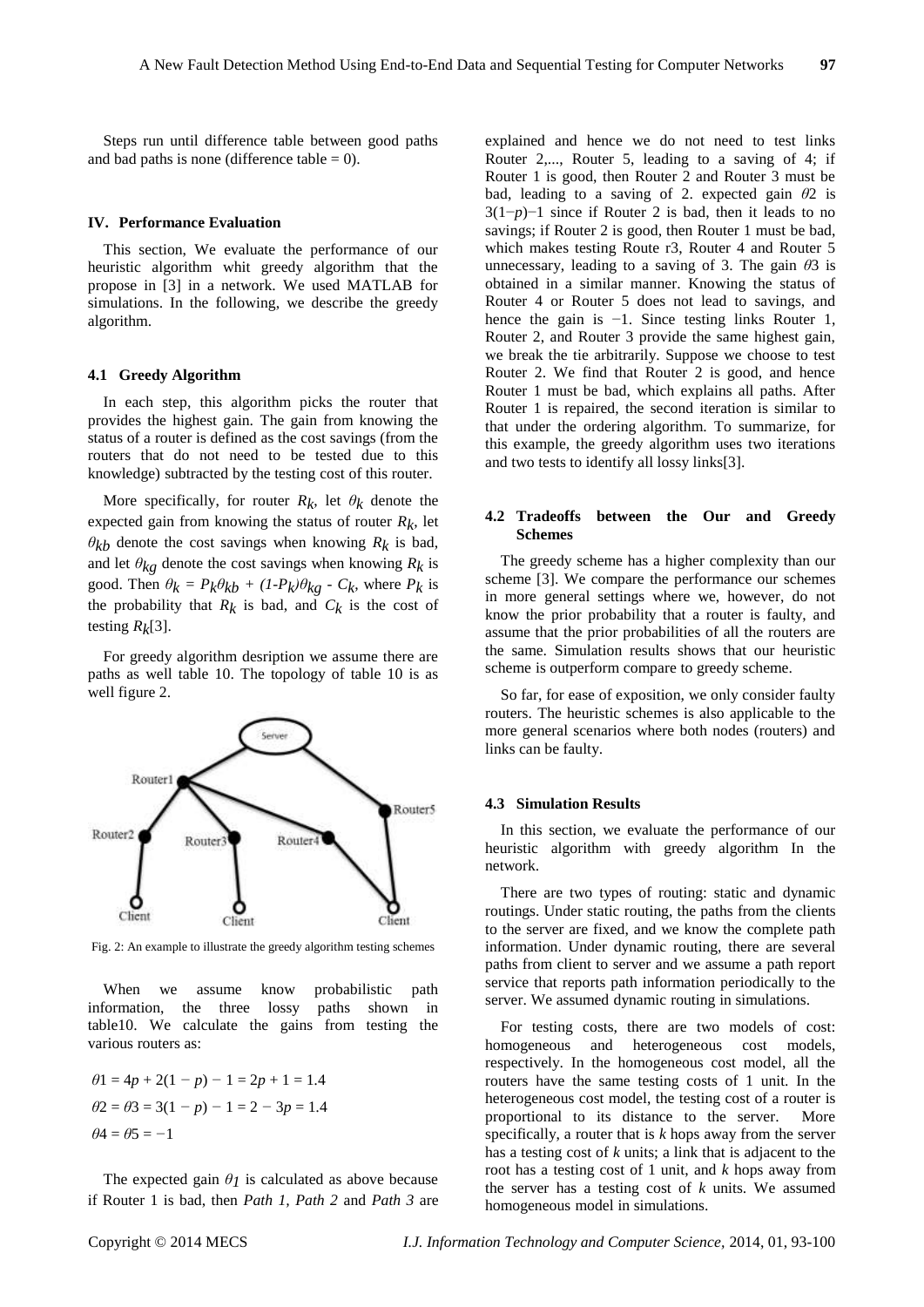The prior probability that a router is faulty can be estimated from historical data, if a network has been operating for a long time. It can also be estimated online from end-to-end data. This technique is, however, computational intensive, and we were not able to obtain results in a reasonable amount of time for our simulation scenarios. In the following, for simplicity, we assume that the prior probabilities are unknown, and all routers have the same probability of being faulty. Under this assumption, the proposed testing scheme does not depend on the exact value of *p*. For our scheme sequential testing scheme, we set  $p = 0.1$ .

We compare our sequential testing schemes with existing studie [3] that also localize and repair all faults in a network.

First, we consider a network that has one server and 50 client, this network uses of 100 routers to Transmission information. Figure 3 shown plots the results when clients  $= 50$  and routers  $= 100$ , The results of greedy and our method testing schemes are plotted in the figure 3. Number of router use via clients is randomly assigned to clients.

Figure 3 shown that our propose method is better than greedy algorithm for find faulty routers. It shown that the testing cost in our propose method is less than greedy algorithm when number of the bad routers are 10. Number of routers used via clients is between 1 and 20 and randomly assigned to clients.

In other status, we consider a network that has one server and 200 client, this network uses of 500 routers to transmission information. Figure 4 shown plots the results when clients  $= 200$  and routers  $= 500$ . The results of greedy and our method testing schemes are plotted in the figure 4. Number of routers used via clients is between 1 and 50 and randomly assigned to clients.



Fig. 3: testing cost plot. faulty routers scenario, simulation results when client  $= 50$  and router  $= 100$ 

Figure 4 shows the proposed model is better than greedy algorithm and reduce total testing cost too. It also indicates that the proposed method for small and large scale networks have similar results. Also, the complexity of out method is less compare to greedy algorithm and other methods. This results when routers are faulty, results under the links are faulty have similar trends as those under the routers are faulty.



Fig. 4: testing cost plot. faulty routers scenario, simulation results when  $client = 200$  and router  $= 500$ 

#### **V. Conclusions**

In this paper we proposed a novel method to detect and repair all faulty links and nodes while minimizing the total test cost. The proposed method first detects bad paths based on the end-to-end path behavior and functionality and then the routers that are distinguished as fault node are repaired based on the passive method proposed in this paper. Simulation results show that our heuristic algorithms has only a few testing cost, since a small subset of components needs to be scanned to identify all faulty components in the network. These results demonstrate the benefits of our approach.

#### **References**

- [1] A. Adams, T. Bu, R. Caceres, N. Duffield, T. Friedman, J. Horowitz F. L. Presti, S. Moon, V. Paxson, and D. Towsley. The use of end-to-end multicast measurements for characterizing internal network behavior. IEEE Communications Magazine, May 2000.
- [2] Xin Zhang, Zongwei Zhou, Geoff Hasker, Adrian Perrig and Virgil Gligor, "Network Fault Localization with Small TCB" Network Protocols (ICNP), 2011 19th IEEE International Conference on.
- [3] Bing Wang, Wei Wei, Hieu Dinh, Wei Zeng, "Fault Localization Using Passive End-to-End Measurements and Sequential Testing for Wireless Sensor Networks", IEEE TRANSACTIONS ON MOBILE COMPUTING, March 2012, 439 – 452.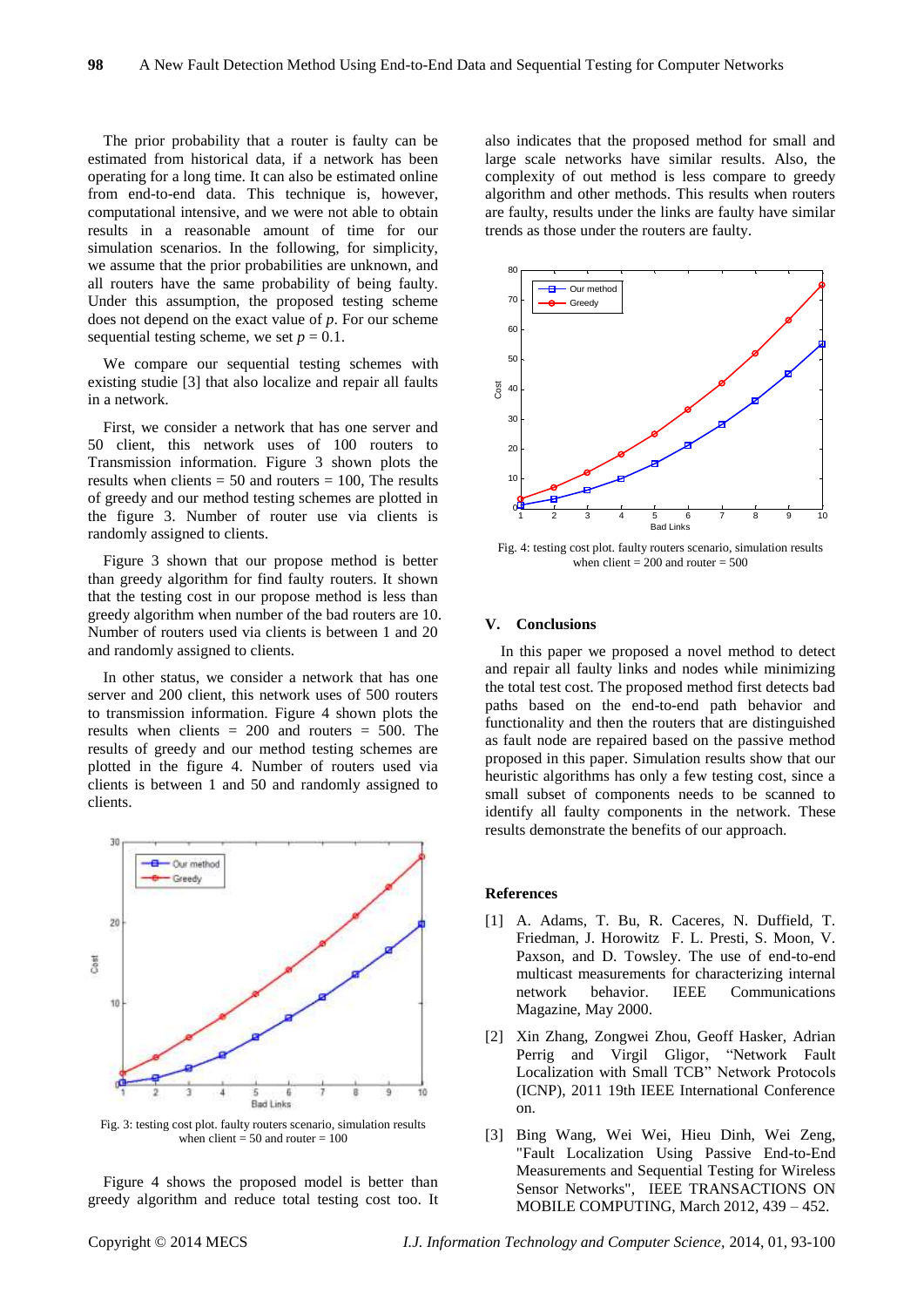- [4] Ma łgorzata Steinder, Adarshpal S. Sethi, " A survey of fault localization techniques in computer networks ", Elsevier Science of Computer Programming Volume 53, Issue 2, November 2004, Pages 165–194.
- [5] Dipt. di Ing. Elettron. e dell'Inf., Univ. of Perugia, Perugia, " Fault localization in data networks", Communications Letters, IEEE, March 2009.
- [6] A.T. Bouloutas, S. Calo, A. Finkel, "Alarm correlation and fault identification in communication networks", IEEE Transactions on Communications, 42 (2–4) (1994), pp. 523–533.
- [7] N. Duffield. Network tomography of binary network performancecharacteristics. IEEE<br>Transactions on Information Theory. Transactions on Information Theory, 52(12),December 2006.
- [8] H. X. Nguyen and P. Thiran. Using end-to-end data to infer lossy links in sensor networks. In Proc. of IEEE INFOCOM, April 2006.
- [9] K. R. Pattipati and M. G. Alexandridis. Application of heuristic search and information theory to sequential fault diagnosis. IEEE Transactions on Systems, Man and Cybernetics, 20(4):872–887, 1990.
- [10] P. P. Lee, V. Misra, and D. Rubenstein. Toward optimal network fault correction in externally managed overlay networks. IEEE Transactions on Parallel and Distributed Systems, 21(3):354–366, March 2010.
- [11] A. T. Mizrak, Y.-C. Cheng, K. Marzullo, and S. Savage. Fatih: Detecting and Isolating Malicious Routers. In Proc. of the IEEE Conference on Dependable Systems and Networks (DSN), June 2005.
- [12] S. Q. Zhuang, D. Geels, I. Stoica, and R. H. Katz. On Failure Detection Algorithms in Overlay Networks. In Proc. of IEEE INFOCOM, March 2005.
- [13] Natu Maitreya, Sethi Adarshpal S. Probabilistic fault diagnosis using adaptive probing. Lecture Notes in Computer Science 2007;4875:38–49.
- [14] Jakobson G, Weissman M. Alarm correlation. IEEE Network 1993;7(6):52–9.
- [15] Steinder M, Sethi Adarshpal S. A survey of fault localization techniques in computer networks. Science of Computer Programming 2004;52(2):165–94.
- [16] Mohamed Abduljalil, Basir Otman. Fusion based approach for distributed alarm correlation in computer networks. In: Second international conference on communication software and networks. Singapore; February 2010. p. 318–24.
- [17] Tang Yongning, Al-Shaer Ehab. Overlay fault diagnosis based on evidential reasoning. In:

Proceedings of the IEEE INFOCOM. Rio de Janeiro, Brazil; April 2009. p. 2596–600.

- [18] Cheng Lu, Qiu Xuesong, Meng Luoming, Qiao Yan, Boutaba Raouf. Efficient active probing for fault diagnosis in large scale and noisy networks. In: Proceedings of the IEEE INFOCOM. San Diego, CA; March 2010. p. 1–9.
- [19] Chu LW, Zou SH, Chen SD. Wang WD, Tian CQ. Internet service fault management using active probing in uncertain and noisy environment. In: 4th international conference on communications and networks in China. Xian, China; August 2009. p. 1–5.
- [20] Nguyen Hung X, Teixeira Renata, Thiran Patrick, Diot Christophe. Minimizing probing cost for detecting interface failures: algorithms and scalability analysis. In: Proceedings of the IEEE INFOCOM. Rio de Janeiro, Brazil; April 2009. p. 1386–94.
- [21] Harvey Nicholas JA, Patrascu Miai, Wen Yonggang, Yekhanin Sergey, Chan Vincent WS. Non-adaptive fault diagnosis for all-optical networks via combi- natorial group testing on graphs. In: Proceedings of the IEEE INFOCOM. Anchorage, AK; May 2007. p. 697–705.
- [22] Barfod Paul, Duffield Nick, Ron Amos, Sommers Joel. Network performance anomaly detection and localization. In: Proceedings of the IEEE INFOCOM. Rio de Janeiro, Brazil; April 2009. p. 1377–85.
- [23] Zhao Yao, Zhu Zhaosheng, Chen Yan, Pei Dan, Wang Jia. Towards efficient large-scale VPN monitoring and diagnosis under operational constraints. In: Proceedings of the IEEE INFOCOM. Rio de Janeiro, Brazil; April 2009. p. 531–9.
- [24] Li Cheng, Zou Shihong, Chu Lingwei. Online learning based internet service fault diagnosis using active probing. In: International conference on network- ing, sensing and control. Okayama, Japan; March 2009. p. 773–8.
- [25] Lu Lu,ZhengguoXu, WenhaiWang,YouxianSun, A new fault detection method for computer networks, Reliability Engineering and System Safety 114 (2013) 45–51.

# **Authors' Profiles**



**Mohammad Sadeq Garshasbi,** born in 1989, He is MSc student in Islamic Azad University of Germi, Iran. He received his B.S. degree in computer software engineering from Sabalan College, Ardabil, Iran, in 2011. He is teacher in Sama technical and